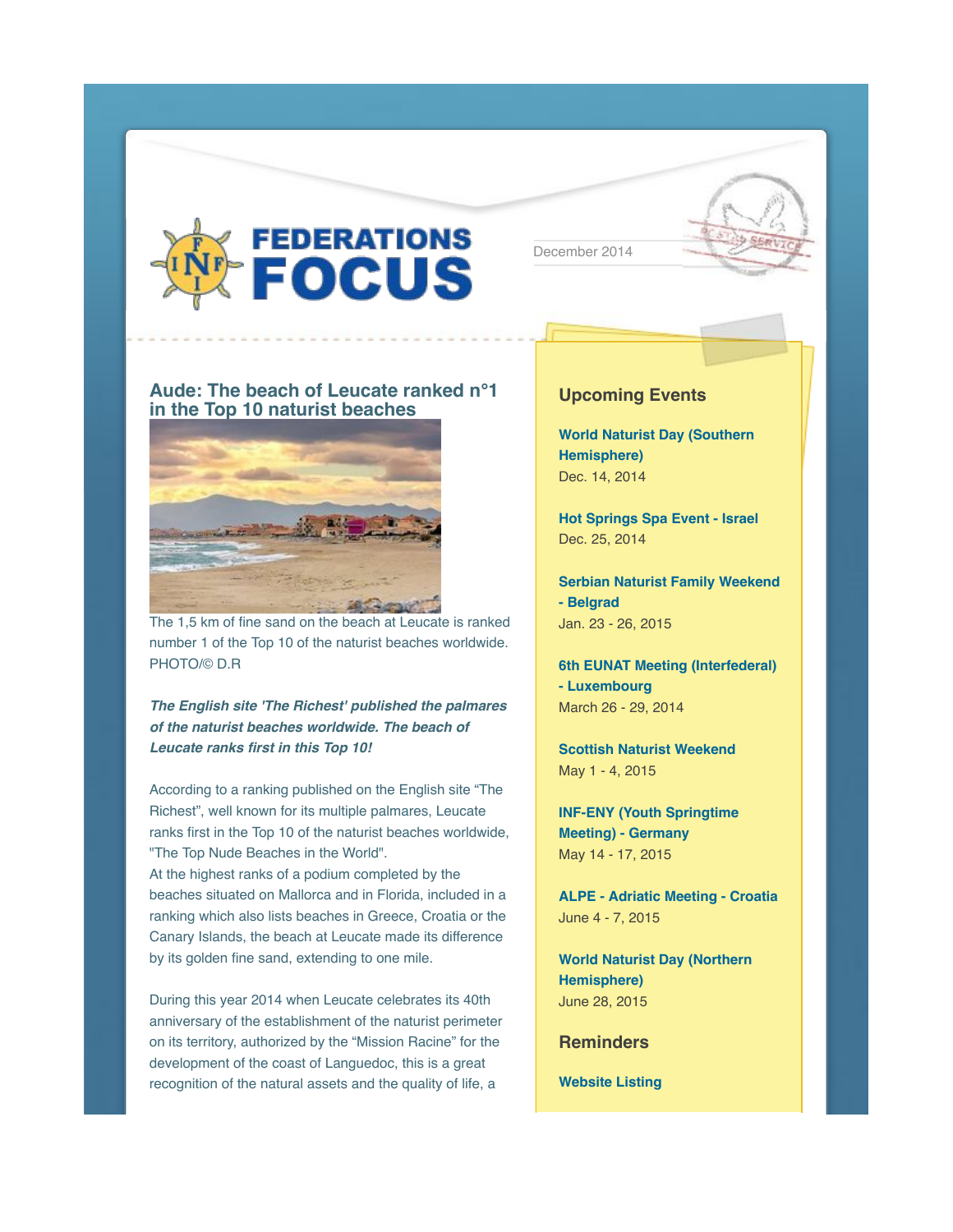benefit for the town and its naturist sector in particular. By the way, the town administration is looking forward to welcome the general assembly of the French Naturist Federation, which will be held at Port-Leucate on 11th and 12th May.

Through the voice of its Mayor Michel Py, the City of Leucate welcomes this international spotlight directed that way to one of its entities. Strengthened by its geographic and architectural diversity as well as its wealth brought by its five composing entities, Leucate regularly appears at the top rankings, its beaches being recognized each year among the most beautiful ones in France. In addition, it is the only town in the "Departement de l'Aude" being part of the natural marine Park of the Gulf of Lion.

Rankings on: **www.therichest.com/expensive-lifestyle /location/the-top-nude-beaches-in-the-world/**

# **MPENJATI NATURIST BEACH, SOUTH AFRICA**

On Saturday, 10th May, 2014, Amanda and I attended the first AGM of the Kwazulu Natal Naturist Association (KZNNA) and we were pleased to see the group building

------



relationships with each other and with a newly appointed Management Committee (MANCO) which had "grand" ideas.

Little did we realise that they were not joking. They would open a bank account, do marketing for new members, promote the establishment of naturist resorts and guesthouses in KZN, apply for a Non-Profit Organisation (NPO) number with the Department of Social Development, apply for a naturist friendly beach and promote naturism in the KZN province. All was done within 6 to 8 months.

However, the one item that made the biggest impact, not only for KZNNA but also for naturism in South Africa, was the application for the naturist friendly beach falling under the Hibiscus Coast Municipality (HCM) on the KZN South Coast. I didn't take it seriously until Christo Bothma, the

Remember to tell your member clubs to keep their listing up to date. They can **login** and edit their own club listing. If they have forgotten their login or need to register, just tell them to **contact the INF**.

## **About Focus**

Focus is published by the INF for its member federations. You are welcome to redistribute it to your members or use any of the content in your local country's publications. If you need any of the texts or images in another format, please contact the INF General Secretariat at: **naturism@inf-fni.org**

We also welcome contributions from member federations. Please send us news about what is happening in your country and we will share it with the rest of the world.

Focus is published in February, April, June, August, October, and December. The deadline for material to be included is the end of the month prior. e..g. July 31 for the August issue.

#### **Central Committee of the INF:**

President: Sieglinde Ivo (AT) **president@inf-fni.org**

Vice-president: Jean Peters (FLN) **vicepresident@inf-fni.org**

Treasurer: Rolf Beat Hostettler (CH) **treasurer@inf-fni.org**

Assessor Europe: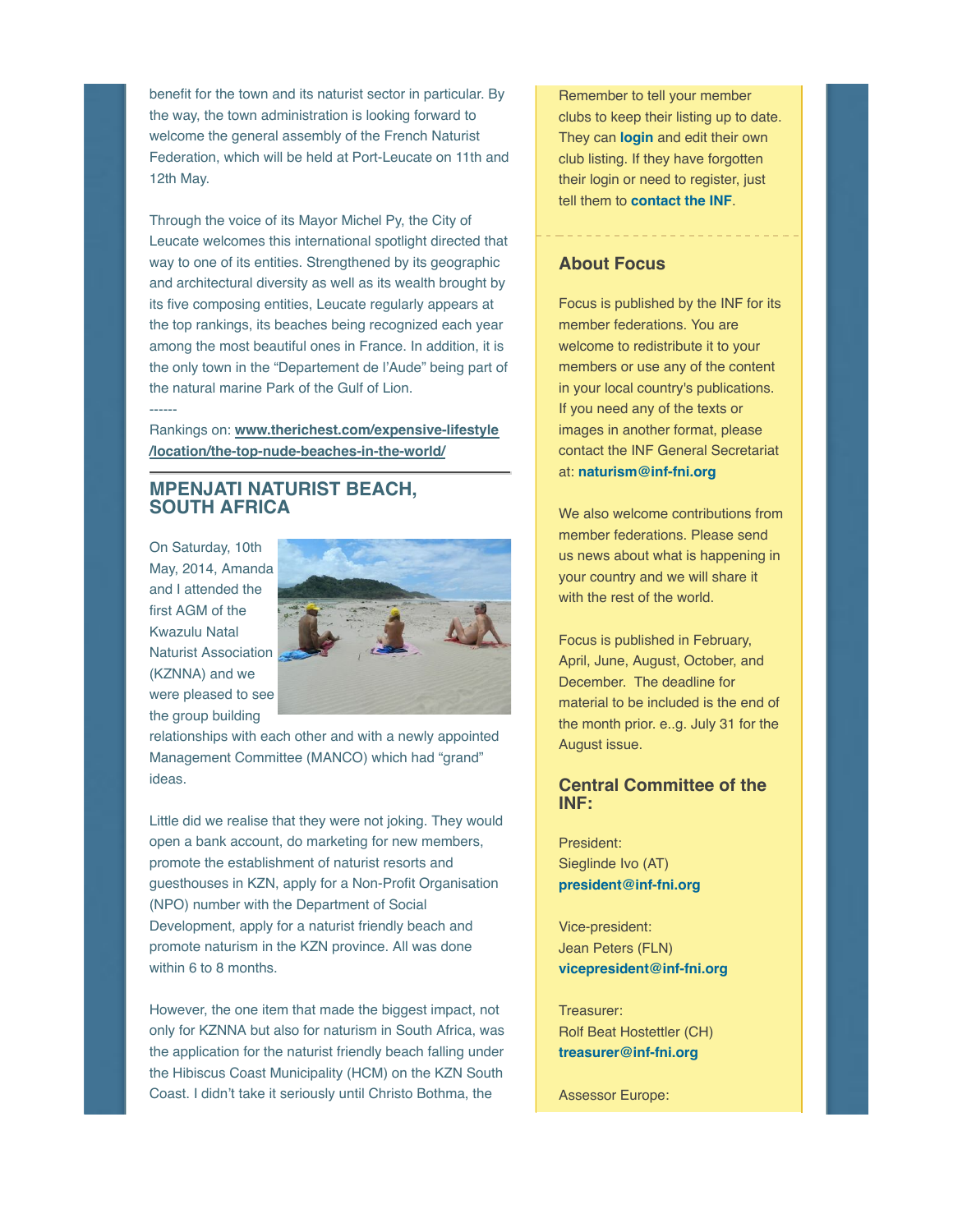Chairman of KZNNA, sent me an email saying "look how far we are now with the nudist beach". He had been invited to a public debate about the application for a naturist friendly beach at Trafalgar Beach. That was on a Friday and the debate would be on the Monday. I asked if he will be there and if SANNA could do anything to assist him. He said that he was about to go on a 3 week tour throughout the country and there was no way that he could take leave that Monday.

I panicked and decided to phone Serge who normally helps me to relax just by saying a few words but this time, he did exactly the opposite – he stressed me out completely by telling me that I had better make a plan to be there for the debate. After nearly having a heart attack, I phoned Serge again and told him that, for business reasons, I cannot be on TV and radio, my clients will not understand. Within, an hour, and after the approval of Christo of KZNNA, I convinced Serge to fly up to Durban and to go with me to the debate.

Amanda and I drove down to Durban on the Sunday and fetched Serge from the airport. I had lots of papers which I had printed including information about naturist beaches overseas, the numbers of naturists in Europe etc. I was hoping for an early night but Serge had other ideas. He wanted to be well prepared for the debate so we went through every document and I suggested that we put ourselves in the shoes of the officials of Hibiscus Coast Municipality. What would they want? Economic growth, jobs created, tourists from South Africa and from Europe etc. By the time I fell asleep Serge was still going through documents and preparing himself for the debate. For some reason, he really became "attached" to an article that proved that naturists are the "most sane" and that we are not crazy compared to most.

The next morning, we left Umchlanga early and we were one of the first to arrive at the Marquee tent erected especially for the debate. John of The Hooting Owl arrived and didn't help my nerves by telling me that the "locals" had a petition against the application and a very loud lady started telling everybody how she is against the nudist beach. We sat quietly in the front row and I was so grateful that Serge was there to go on stage to represent KZNNA and SANNA. An official arrived and handed out the Agenda and there for everybody to see, "Athol Lutge, Chairman of the South African National Naturist

#### Garmt Kolhorn (NFN) **eu-assessor@inf-fni.org**

Assessor Non-European countries and Publisher of Focus: Stéphane Deschênes (CAN) **ww-assessor@inf-fni.org**

President Legal Commission: Hervé Begeot **lawcommission@inf-fni.org**

**INF Office Hours:** Wednesday – Friday, 8h00 – 11h00

**Forward to a Friend**

**Follow on Twitter** 

**Friend on Facebook**

**View Email In Browser**

**Subscription Form**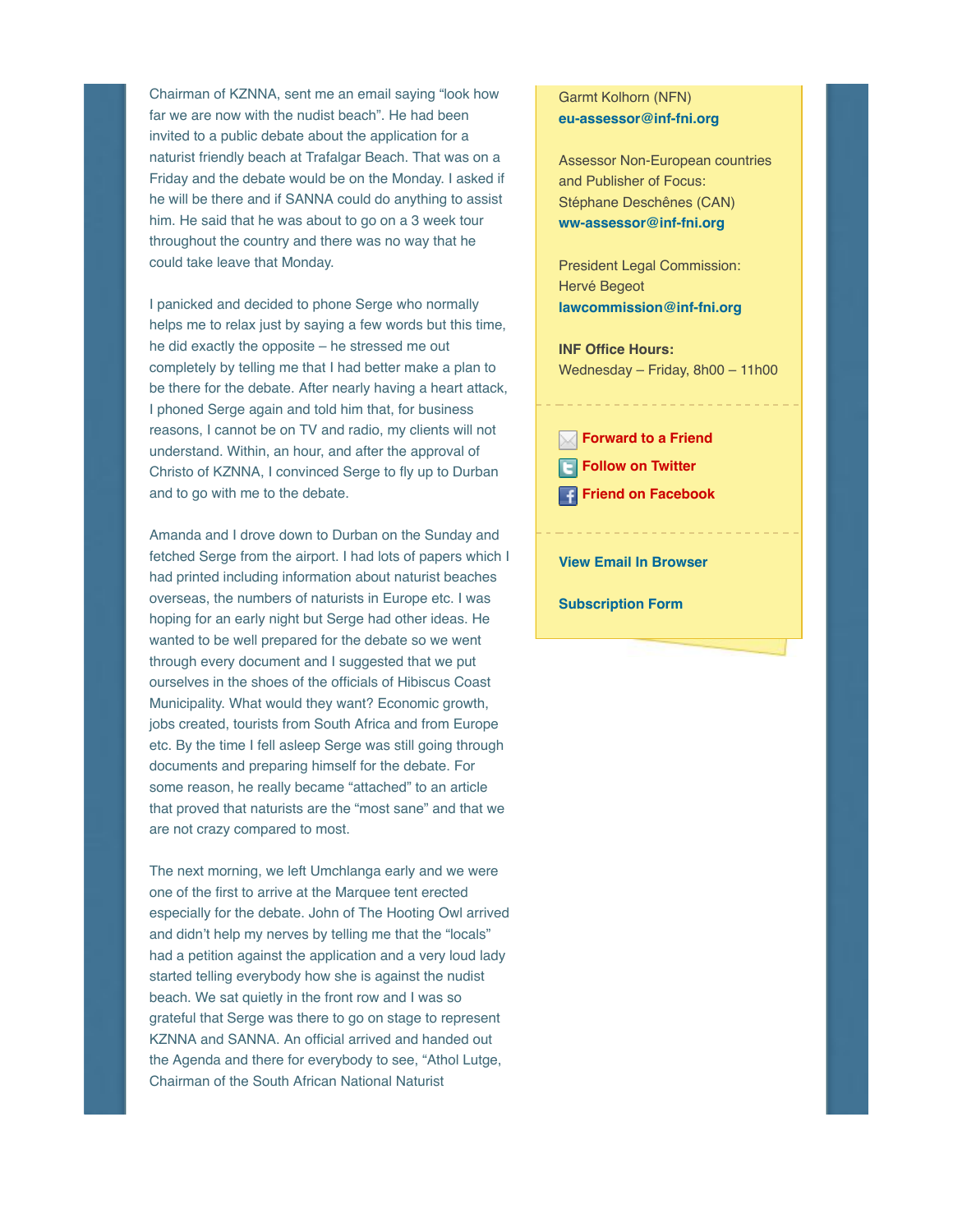Association (SANNA)" on the panel - so within minutes, I found myself on the stage, facing that aggressive woman and her supporters. I was asked by Serge what chance we have of having the beach application approved and I said that I thought that we had a 5% chance.



The Programme Director was a TV personality and I quickly asked him if I could say a few words and then hand over to Serge, who has vast experience with Sandy Bay as Chairman of the Western Cape Naturist Association (WCNA). He said "cool". I tried to relax.

The debate started and without going into too much detail, I can assure you that it went much better than any of

us had dreamed. I spoke about the INF and about naturism and about the potential for increased tourism, economic growth, job creation etc and Serge did his bit and was heckled when we mentioned how he has proof that naturists are sane. Luckily, he



was on a roll and we were very proud of Serge as he was interviewed by SABC, Howzit TV, lots of radio stations and newspapers.

We were then invited to "tea" with the Deputy Mayor and Councillors at one of the municipal offices. I can assure you, Amanda got top points for charming the Deputy Mayor, but Serge and I were not far behind when it came to building relationships with the councillors and municipal

managers. Serge then did one more TV interview and we then took him to the airport. Serge then asked me what chance we have and I said that I thought that we had a 50% chance. I

honestly felt that we had done our very best and that it was then in the hands of the councillors.

Christo did a few interviews and then he had to leave on the tour and so Serge handled most of the media – I was interviewed about 4 times on radio and about 12 newspapers interviewed me as well. Serge was interviewed just about every day – sometimes three times in one day.

A few weeks later, I was contacted by Simon of Hibiscus Coast to find out if we will be at the Council meeting in Port Shepstone as we were welcome to attend. That was on Friday and the council meeting was on Tuesday. Christo was away, Serge could not fly up from Cape Town so Amanda and I drove down to Port Shepstone that Tuesday morning.





On arrival, I noticed a wall chart with photos of all the councillors so I made a plan to get acopy. I soon realised that there are 56 councillors and 41 are members of the ANC, with only 11 from DA, 2 from Inkatha etc. Amanda and I managed to get a copy of the very thick agenda and we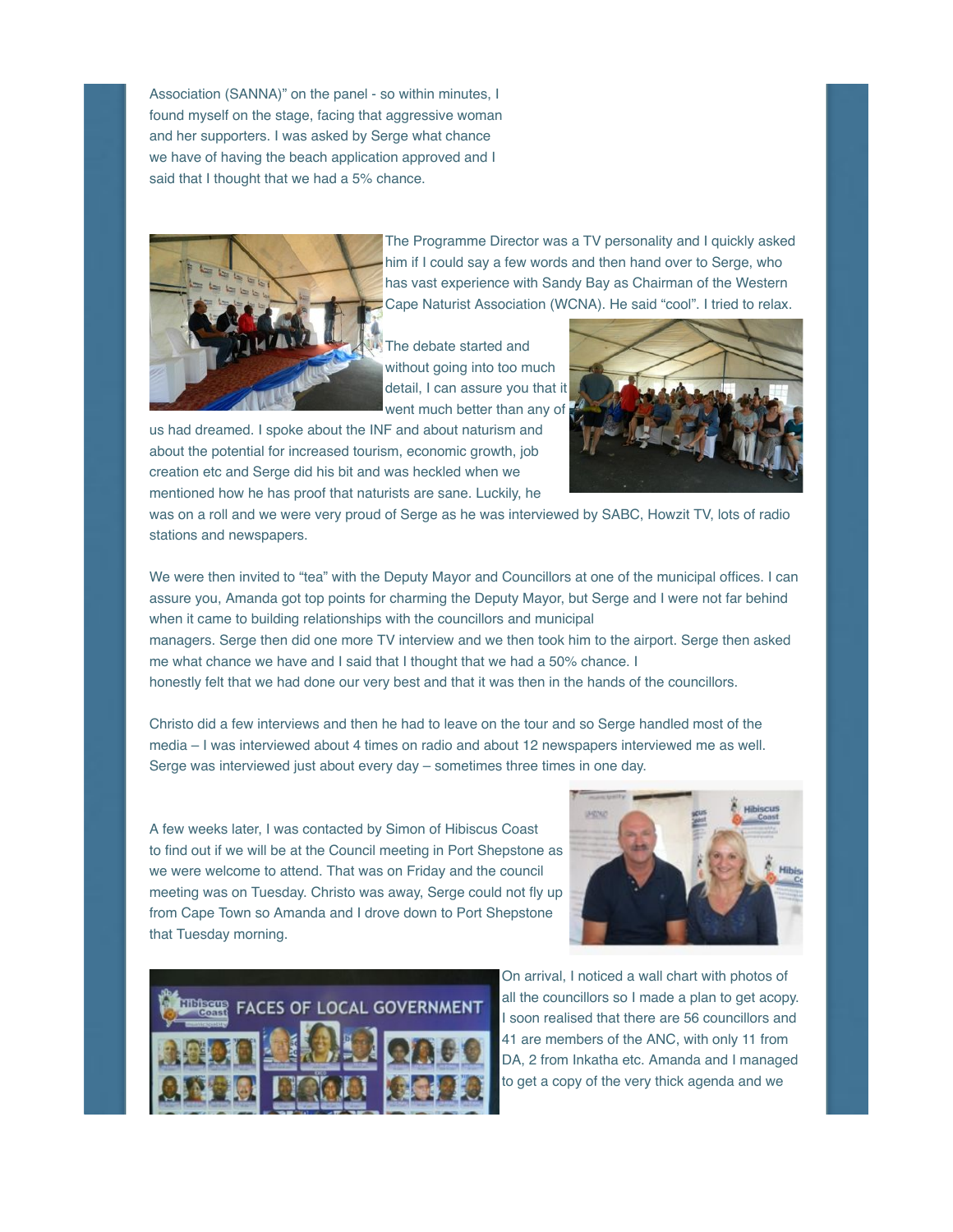

sat in the "peanut gallery" at the back. The meeting started and the agenda was amended to make provision for me to address the meeting 2nd on the agenda. I didn't know if I was happy or sad because I was unprepared, the first presentation was done with PowerPoint

presentations and I had nothing except a pretty blond next to me and a sharp mind.

We did our best, kept a keen sense of humour and did our presentation in front of not only the councillors but plenty of media. The councillors fired lots of questions at me which I answered as best that I could and with a sense of humour. The speaker, Councillor Nair, finished off the item by saying that if this was approved, that he will be in big trouble with his wife. He did, however, admit that the Hibiscus Coast had never before had so much publicity which was great.



I was still saying to the media that we had a 50% chance but deep down I knew it lays in the hands of the politicians – in this case the 41 ANC Councillors. The DA councillors did not seem to support it much to my surprise. I was losing hope. The media kept phoning for interviews and about two weeks later, I was interviewed by a KZN Newspaper and the guy interviewing me asked if I had heard that the ANC had resolved to approve the application for the naturist friendly beach? I said I had not heard that and that I still think that we have a 50% chance. A day later, I received another

similar call from another newspaper. I had to wonder "if there is smoke - there is fire" just maybe? Maybe it would be approved. When Simon phoned to ask me if I would attend the next meeting, I spoke to Serge and we made a plan for him to attend (thanks WCNA) - together with Amanda and myself.

This time, the naturist beach item was almost last on their agenda so it was a long wait. The media was there in force and the one naturist friendly cameraman recorded the voting on video. Much to our surprise and delight, the ANC councillors voted for the application and the other opposition parties voted against it or abstained from voting.

Once the meeting was closed, a press conference was held and attended by Serge who after the press conference was interviewed by many of the media and since then, until now, it has not stopped. We all know about the Carte Blanche article about naturism in South Africa starring Serge, Hugh, Angie, John, Rod, Aimee and Simon of the Hibiscus Coast, who, by the way, arrived at the Carte Blanche interview with a KZNNA sticker on his car.



Since the application was approved, Serge, Amanda and I have

met with Anton, Simon and Sibusiso of HCM to discuss the "to do list" including ablutions, shark nets, lifeguards, signage, dustbins, etc. The exact GPS co-ordinates have been agreed on, the bylaws will include the KZNNA Code of Conduct and we have been asked to only do our official launch in March or April, 2015.

I would like to thank Christo and the KZNNA MANCO for all that they have done in such a short period of time and with limited members, I would also like to thank Serge and the WCNA MANCO for their hard work, support and funding and for "lending" Serge to us as SANNA Vice Chairman and Spokesperson –